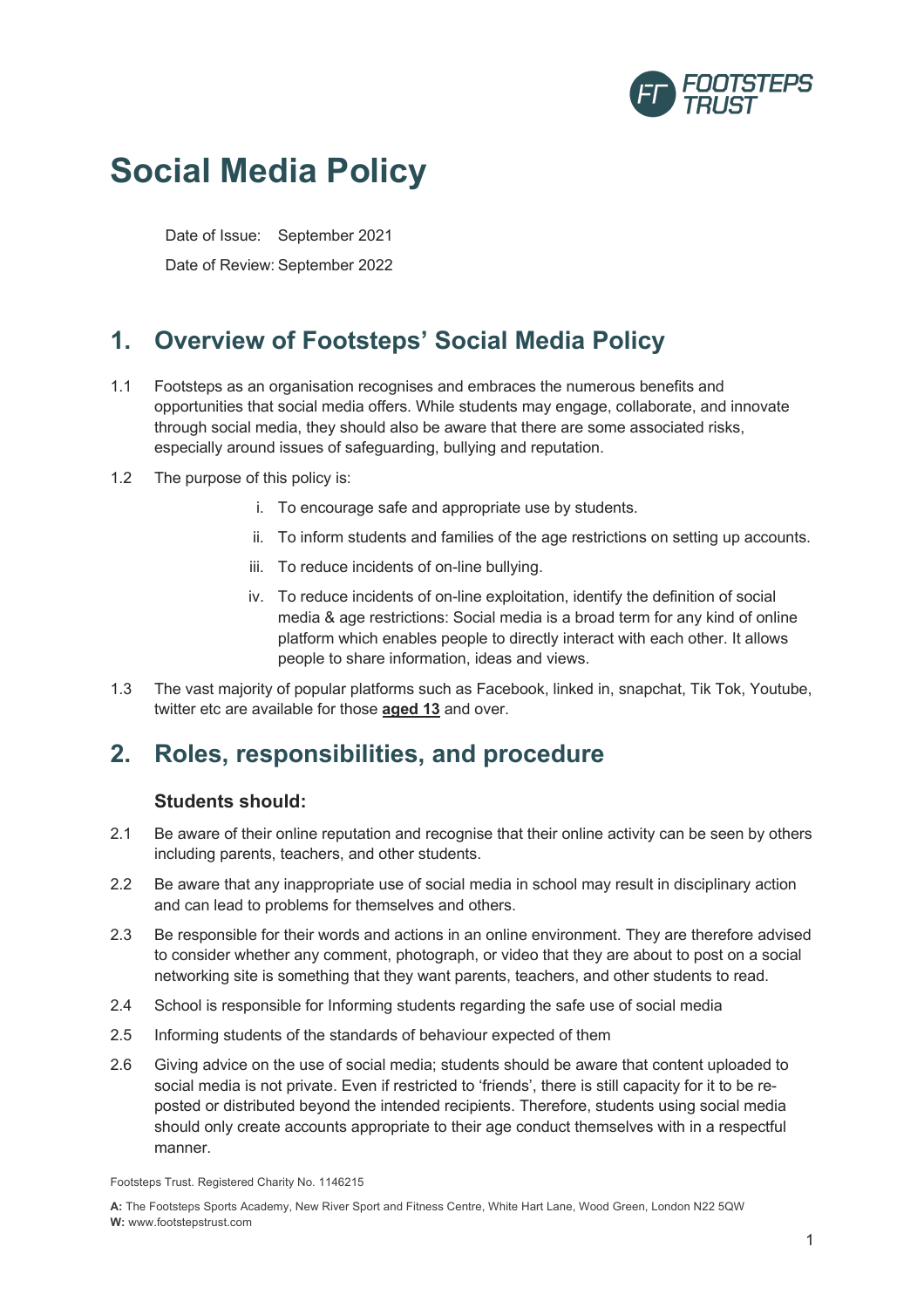#### **Footsteps Students should not upload any content on to social media sites that:**

- 1. is confidential to families, school, and themselves
- 2. amounts to bullying
- 3. amounts to unlawful discrimination, harassment, or victimisation
- 4. contains lewd, sexually explicit, threatening or similarly inappropriate or offensive comments, images, or video clips
- 5. is defamatory or knowingly false
- 6. breaches copyright
- 7. is in any other way unlawful. Potential risks can include, but are not limited to
- 8. online bullying; grooming, exploitation, or stalking; exposure to inappropriate material or hateful language
- 9. encouraging violent behaviour, self-harm or risk taking. In order to mitigate these risks, the school promotes safety online
- 10. should not use social media in an attempt to locate or meet a child
- 11. messages, photos or information should comply with existing policies

Any content or online activity which raises a safeguarding concern must be reported to the Designated Safeguarding Lead / Safeguarding Team in the school

Any online concerns should be reported as soon as identified as urgent steps may need to be taken to support the child.

With regard to personal safeguarding, any harassment or abuse received online while using school accounts should be reported.

Reporting, responding, and recording cyberbullying incidents.

Students should never engage with cyberbullying incidents.

If you discover a website containing inaccurate, inappropriate, or inflammatory written material relating to you, or images of you which have been taken and/or which are being used without your permission, you should immediately report this to the School Designated Safeguarding Lead (DSL).

### **3. Breaches of this policy**

- 3.1 Students suspected of committing a breach of this policy (or if complaints are received about unacceptable use of social networking that has potentially breached this policy) will be investigated in accordance with the school's bullying or disciplinary procedure. The student will be expected to cooperate with the school's investigation which may involve:
	- i. handing over relevant passwords and login details
	- ii. printing a copy or obtaining a screenshot of the alleged unacceptable content
- 3.2 The seriousness of the breach will be considered including the nature of the content, how long the content remained visible on the social media site, the potential for recirculation by others and the impact on the school/trust or the individuals concerned. Actions online can be in breach of school policies and policies may be treated as conduct issues in accordance with the disciplinary procedure. If the outcome of an investigation leads to disciplinary action, the consequences will be dealt with in accordance with the appropriate procedures. Where conduct